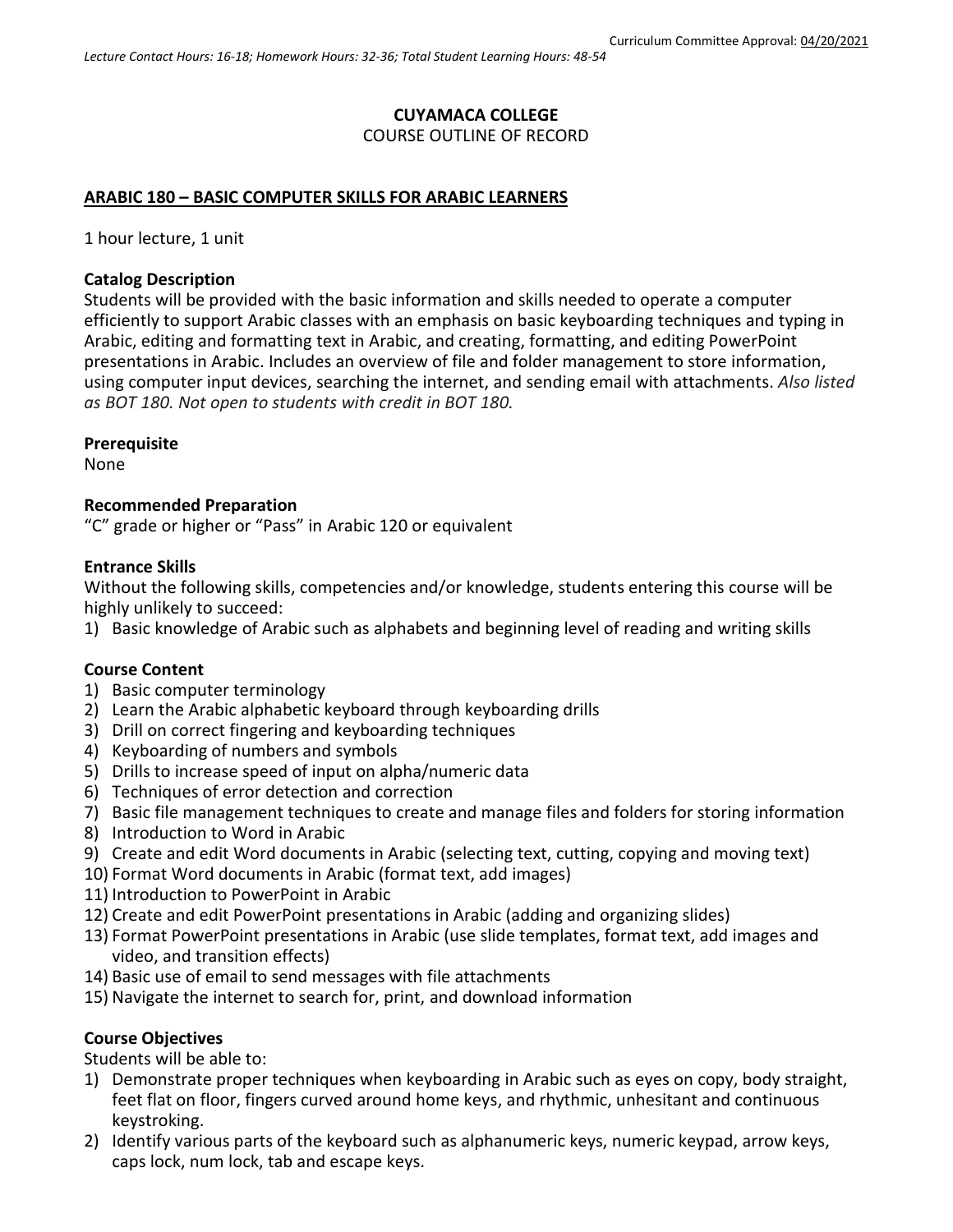- 3) Identify input, output and storage devices in a computer system and demonstrate their practical applications for saving files.
- 4) Use a mouse or similar device to perform basic computer tasks such as selecting menus by pointing, clicking, double-clicking and dragging.
- 5) Create and manage files and folders
- 6) Perform fundamental operations using Word (opening, closing, printing a document, inserting and deleting text, formatting text, selecting text, cutting, copying and moving text).
- 7) Apply editing and proofing tools such as cut, copy, spelling and grammar checker, and the thesaurus to produce error-free documents.
- 8) Select appropriate graphics and insert into a document.
- 9) Use PowerPoint to create presentations.
- 10) Use slide layouts, backgrounds, font enhancements, slide designs, and color schemes to maximize effectiveness of presentations.
- 11) Use clip art, photos, video clips, WordArt and other graphics to increase effectiveness of presentations.
- 12) Use web browsers such as Microsoft Edge, Google Chrome, or Mozilla Firefox to navigate and search the web, as well as download content to a PC or mobile device.
- 13) Create and send email with file attachments.

# **Method of Evaluation**

A grading system will be established by the instructor and implemented uniformly. Grades will be based on demonstrated proficiency in subject matter determined by multiple measurements for evaluation, one of which must be essay exams, skills demonstration or, where appropriate, the symbol system.

- 1) Timed writings
- 2) Demonstration of keyboarding technique
- 3) Presentations using various computer software applications
- 4) Quizzes and exams (objective, performance)
- 5) Assignments and projects

# **Special Materials Required of Student**

Electronic storage media

# **Minimum Instructional Facilities**

Computer lab with Internet access, appropriate software

### **Method of Instruction**

- 1) Lecture
- 2) Computer projects
- 3) Keyboarding drill and practice

# **Out-of-Class Assignments**

- 1) Reading assignments
- 2) Software exercises and projects
- 3) Keyboarding practice

# **Texts and References**

- 1) Required (representative examples):
	- a. Wooden, Lisa, *Welcome to Computers for ESL Students.* 6th edition. Labyrinth Learning, 2021.
	- b. *Typing Club software, 2021,* [www.typingclub.com](http://www.typingclub.com/)
	- c. Newton, Kevin, *Arabic Typing (Arabic and English Edition),* CreateSpace Independent Publishing, 2011.
- 2) Supplemental: None